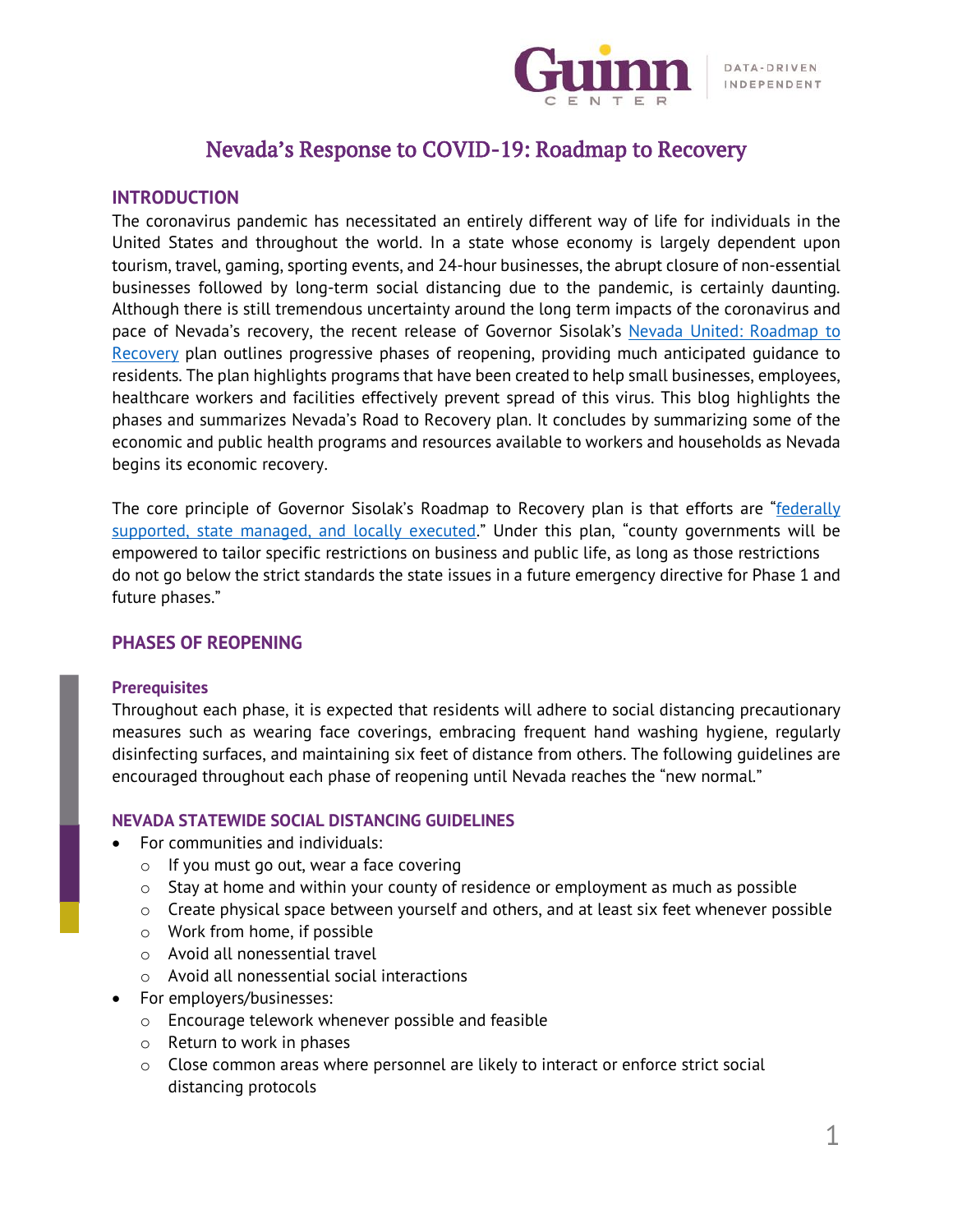

- o Minimize non-essential travel and adhere to CDC guidelines regarding isolation following travel
- $\circ$  Strongly consider special accommodations for personnel who are members of a vulnerable population
- Vulnerable populations (including those with underlying immunocompromising conditions and older residents) should remain home until the outbreak has subsided
- Travel advisories remain in place Nevadans should avoid non-essential travel during this time, especially to the places where the CDC has issued travel advisories

# Nevada United: Roadmap to Recovery

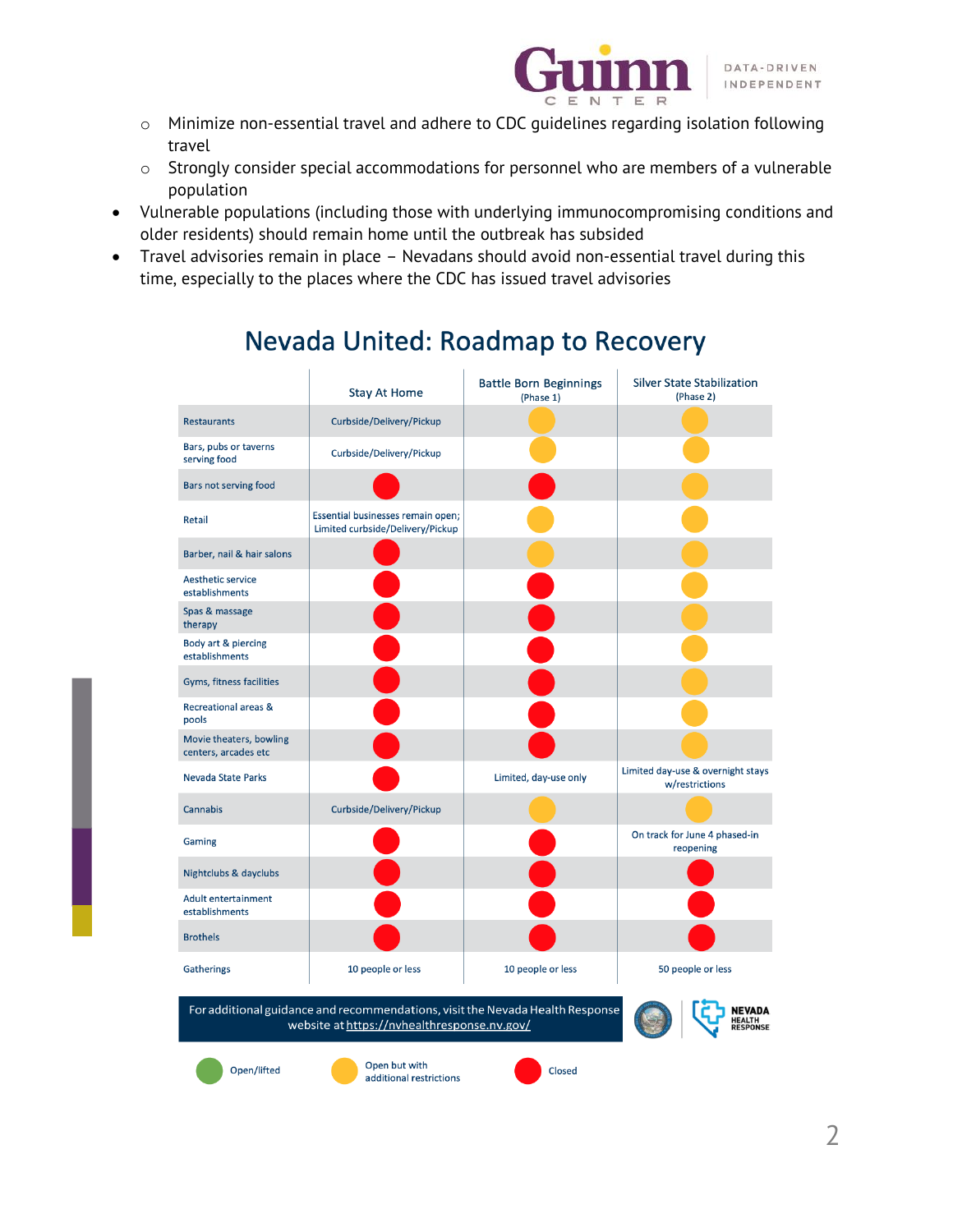

## **PHASE 1: "BATTLE BORN BEGINNINGS"**

Phase 1 of reopening in Nevada began on May 9, 2020 and relaxed "Stay Home for Nevada" orders as the State encouraged residents to be "Safer at Home."

- Openings of outdoor spaces, small businesses including restaurants, barber shops, nail salons and select retail stores under strict social distancing measures, hygiene and occupancy controls are allowed
- No social events or public gatherings over 10
- Vulnerable populations should remain home until the outbreak has subsided (carries into Phases 2 and 3)
- Strongly encouraged improvised face coverings used by all (carries into Phase 2)
- Duration of 2-3 weeks (May 9 May 29, 2020)
- State will transition from community mitigation to case-based intervention efforts, which focus on controlling the spread of the virus through testing individuals with symptoms and identifying their close contacts
- Guidance for Phase One Statewide Standards can be found [here,](https://nvhealthresponse.nv.gov/wp-content/uploads/2020/05/Roadmap-to-Recovery-Phase-One-Initial-Guidance.pdf?utm_medium=email&utm_source=govdelivery) as the report includes protocols for both individuals and businesses to follow as the partial reopening of businesses occur. Additionally, this document includes a list of businesses that are to remain closed through Phase One
- Gaming establishments will not reopen in Phase One, along with gyms, nightclubs, bars, and entertainment and recreational activity venues such as cinemas and bowling centers
- Restaurants and retail businesses are strongly encouraged to continue curbside, delivery and pickup options during this phase

## **PHASE 2: "SILVER STATE STABILIZATION"**

Nevada moved forward to Phase 2 on May 29, 2020 after a consistent and sustainable decline in the percentage of positive COVID-19 cases, a decrease in COVID-19 hospitalizations, and a decline in the cumulative test positivity rate (i.e., 12.2 percent on April 24 compared to 6.3 percent on May 27, 2020).

- Broader opening of commerce/retail, services, and public life under extremely strict social distancing measures, hygiene, and occupancy controls
	- o Bars, aesthetic service establishments, spas/massage therapy, body art/piercing establishments, gyms, fitness facilities, recreational areas/pools, places of worship, museums, indoor malls, movie theatres, bowling centers, arcades, and Nevada State Parks with limited day-use and overnight stays are all open with additional restrictions such as 50 percent occupancy rules
	- o Outdoor venues, including miniature golf facilities, amusement parks, and theme parks may reopen to the public with 50 percent occupancy rules
	- $\circ$  Concerts, musical performances, and sporting events may resume but remain closed for public attendance
- It is anticipated that youth sports and recreation will be able to open in Phase 2
- Businesses are strongly encouraged to promote home delivery, curbside, drive-through and window services whenever possible
- Gaming establishments are on track for a phased-in reopening as of June 4, 2020
- Potential duration of 2-3 weeks but will likely last longer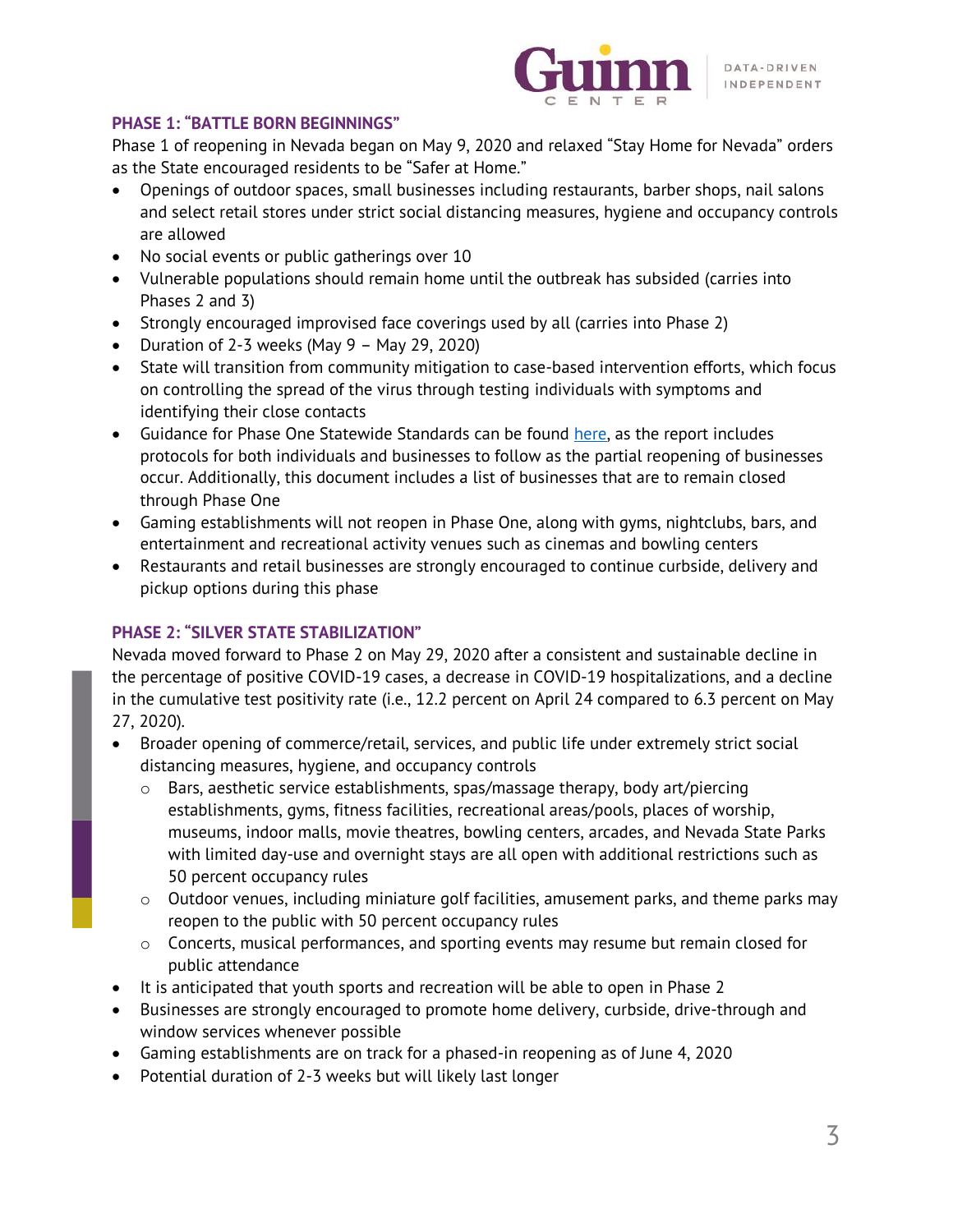

- Will consist of multiple stages in order for adequate evaluation of data trends to occur, which allows health officials to feel comfortable easing restrictions
- Will be safer for Nevadans to socialize more normally with significant precautions in mind
- Nightclubs, day clubs, brothels, and adult entertainment facilities will remain closed
- Gatherings over 50 people or less are allowed

## **PHASE 3: "ON THE ROAD TO HOME MEANS NEVADA"**

- Eased measures on public and mass gatherings
- Eased measures on non-essential travel with highly modified operations
- Potential duration will be based on the American Enterprise [Institute Roadmap to Reopening,](https://www.aei.org/wp-content/uploads/2020/03/National-Coronavirus-Response-a-Road-Map-to-Recovering-2.pdf) which requires "widespread point of care testing, a robust ability to implement tracing, isolation and quarantines, the presence and availability of therapeutics that can help mitigate the risk of spread or reduce serious outcomes in those with infections, or alternatively a vaccine has been developed and tested for safety and efficacy"
- Phase 3 will require sufficient time to evaluate whether Nevada's response to COVID-19 has stabilized businesses, public life, and the public healthcare system so that the state can move into Phase 4

## **PHASE 4: "HOME MEANS NEVADA – OUR NEW NORMAL"**

- Most/all businesses fully operating, with enhanced hygiene measures to ensure that the virus is prevented from further spreading
- Potential duration is perpetual, unless a second spike in the disease occurs
- The goal is to return to normalcy in daily lives with respect to work, education, and social and public life
- Ease away from social and physical distancing measures



The following section summarizes the economic and public health resources available to families and businesses.

## **Economic Programs in Response to COVID-19**

Social and physical distancing measures have put an enormous financial strain on many businesses and organizations that were required to partially or fully shut down due to COVID-19. In response to the pandemic that is wreaking havoc on Nevada's economy, Governor Sisolak and his staff have implemented federal programs from the recently passed CARES Act in Congress and have mobilized teams to help aid individuals who are economically impacted by the pandemic. These include the following:

- The creation of the [Nevada COVID-19 Response, Relief and Recovery Private Sector Task Force,](https://nvc19.org/) which launched a COVID-19 Emergency Response Fund that provides assistance and supplies to healthcare workers, aids Nevada nonprofits in addressing COVID-19, and provides funds to Nevada residents that have been greatly impacted by COVID-19.
- An increase in staffing at Nevada Department of Employment, Training and Rehabilitation (DETR), which is helping thousands of unemployed workers secure assistance.